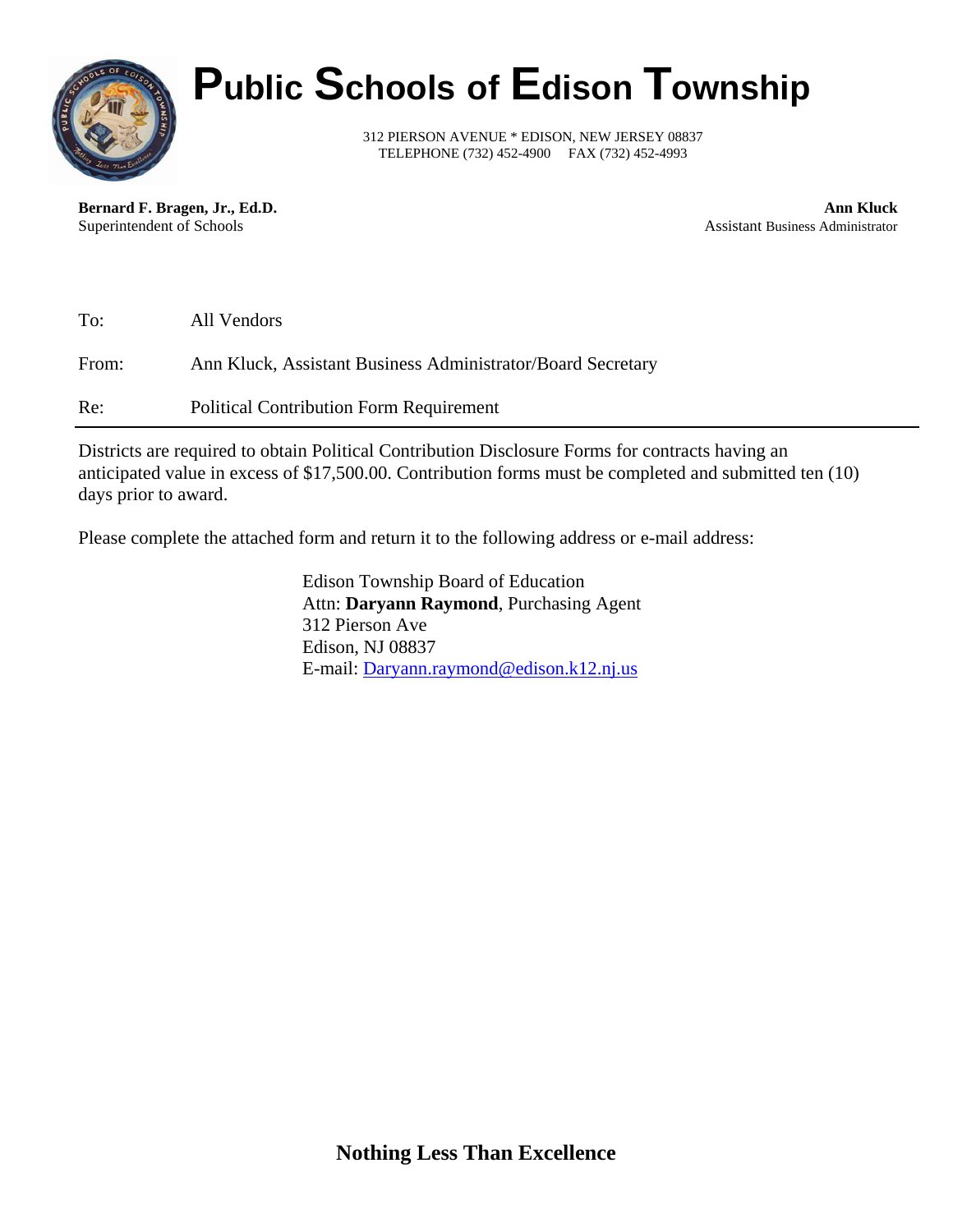### **EDISON BOARD OF EDUCATION**

### **Chapter 271 Political Contribution Disclosure Form**

### **(Contracts that Exceed \$17,500.00) Ref. N.J.S.A. 19:44A-20.26**

The undersigned, being authorized and knowledgeable of the circumstances, does hereby certify that \_\_\_\_\_\_\_\_\_\_\_\_\_\_\_\_\_\_\_\_\_\_\_\_\_\_\_\_\_\_\_\_\_\_\_\_\_\_\_\_\_\_\_\_\_\_\_\_\_\_\_\_\_\_(Business Entity) has made the following **reportable** political contributions to any elected official, political candidate or any political committee as defined in N.J.S.A. 19:44-20.26 during the twelve (12) months preceding this award of contract:

### **Reportable Contributions**

| Date of<br><b>Contribution</b> | <b>Amount of</b><br><b>Contribution</b> | <b>Name of Recipient</b><br><b>Elected Official/</b><br><b>Committee/Candidate</b> | Name of<br><b>Contributor</b> |
|--------------------------------|-----------------------------------------|------------------------------------------------------------------------------------|-------------------------------|
|                                |                                         |                                                                                    |                               |
|                                |                                         |                                                                                    |                               |
|                                |                                         |                                                                                    |                               |
|                                |                                         |                                                                                    |                               |
|                                |                                         |                                                                                    |                               |
|                                |                                         |                                                                                    |                               |

The Business Entity may attach additional pages if needed.

 $\Box$  **No Reportable Contributions** (Please check  $(\checkmark)$  if applicable.)

I certify that **I** certify that **Example 2** is the set of the set of the set of the set of the set of the set of the set of the set of the set of the set of the set of the set of the set of the set of the set of the set of contributions to any elected official, political candidate or any political committee as defined in N.J.S.A. 19:44-20.26.

\_\_\_\_\_\_\_\_\_\_\_\_\_\_\_\_\_\_\_\_\_\_\_\_\_\_\_\_\_\_\_\_\_\_\_\_\_\_\_\_\_\_\_\_\_\_\_\_\_\_\_\_\_\_\_\_\_\_\_\_\_\_\_\_\_\_\_\_\_\_\_\_\_\_\_\_\_\_\_\_\_\_\_

### **Certification**

I certify, that the information provided above is in full compliance with Public Law 2005—Chapter 271.

| Name of Authorized Agent |       |
|--------------------------|-------|
| Signature                | Title |
| <b>Business Entity_</b>  |       |

**Nothing Less Than Excellence**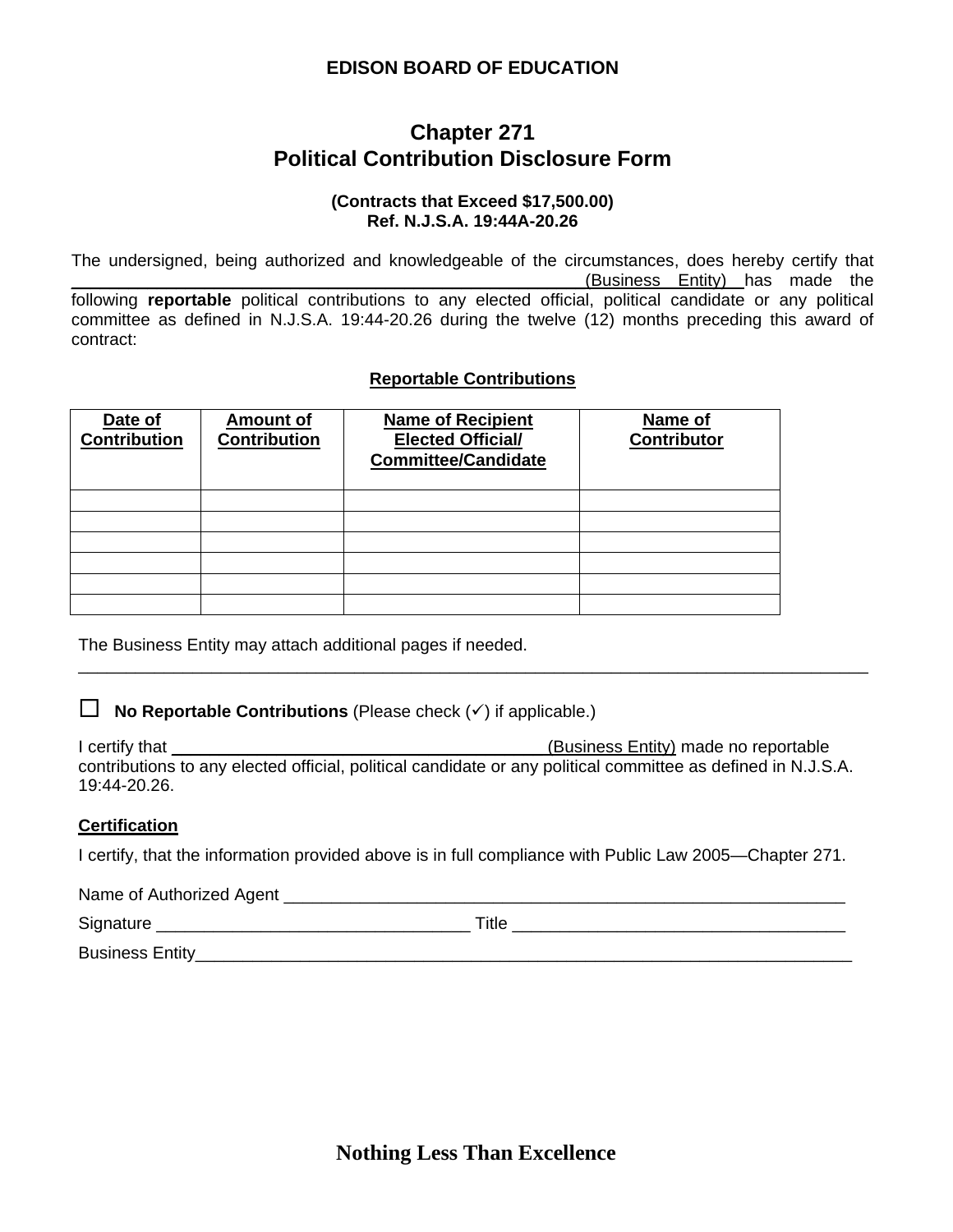# C. 271 POLITICAL CONTRIBUTION DISCLOSURE FORM **Contractor Instructions**

Business entities (contractors) receiving contracts from a public agency that are NOT awarded pursuant to a "fair and open" process (defined at N.J.S.A. 19:44A-20.7) are subject to the provisions of P.L. 2005, c. 271, s.2 (N.J.S.A. 19:44A-20.26). This law provides that 10 days prior to the award of such a contract, the contractor shall disclose contributions to:

- any State, county, or municipal committee of a political party
- any legislative leadership committee\*
- any continuing political committee (a.k.a., political action committee)
	- any candidate committee of a candidate for, or holder of, an elective office:
- o of the public entity awarding the contract
- o of that county in which that public entity is located
- o of another public entity within that county

o or of a legislative district in which that public entity is located or, when the public entity is a county, of any legislative district which includes all or part of the county

The disclosure must list reportable contributions to any of the committees that exceed \$300 per election cycle that were made during the 12 months prior to award of the contract. See N.J.S.A. 19:44A-8 and 19:44A-16 for more details on reportable contributions.

N.J.S.A. 19:44A-20.26 itemizes the parties from whom contributions must be disclosed when a business entity is not a natural person. This includes the following:

- individuals with an "interest" ownership or control of more than 10% of the profits or assets of a business entity or 10% of the stock in the case of a business entity that is a corporation for profit
- all principals, partners, officers, or directors of the business entity or their spouses
	- any subsidiaries directly or indirectly controlled by the business entity
	- IRS Code Section 527 New Jersey based organizations, directly or indirectly controlled by the business entity and filing as continuing political committees, (PACs).

When the business entity is a natural person, "a contribution by that person's spouse or child, residing therewith, shall be deemed to be a contribution by the business entity." [N.J.S.A. 19:44A-20.26(b)] The contributor must be listed on the disclosure.

Any business entity that fails to comply with the disclosure provisions shall be subject to a fine imposed by ELEC in an amount to be determined by the Commission which may be based upon the amount that the business entity failed to report.

The enclosed list of agencies is provided to assist the contractor in identifying those public agencies whose elected official and/or candidate campaign committees are affected by the disclosure requirement. It is the contractor's responsibility to identify the specific committees to which contributions may have been made and need to be disclosed. The disclosed information may exceed the minimum requirement.

The enclosed form, a content-consistent facsimile, or an electronic data file containing the required details (along with a signed cover sheet) may be used as the contractor's submission and is disclosable to the public under the Open Public Records Act.

The contractor must also complete the attached Stockholder Disclosure Certification. This will assist the agency in meeting its obligations under the law. **NOTE: This section does not apply to Board of Education contracts.**

### **P.L. 2005, c.271**

(Unofficial version, Assembly Committee Substitute to A-3013, First Reprint\*)

## **Nothing Less Than Excellence**

**<sup>1</sup>** N.J.S.A. 19:44A-3(s): "The term "legislative leadership committee" means a committee established, authorized to be established, or designated by the President of the Senate, the Minority Leader of the Senate, the Speaker of the General Assembly or the Minority Leader of the General Assembly pursuant to section 16 of P.L.1993, c.65 (C.19:44A-10.1) for the purpose of receiving contributions and making expenditures.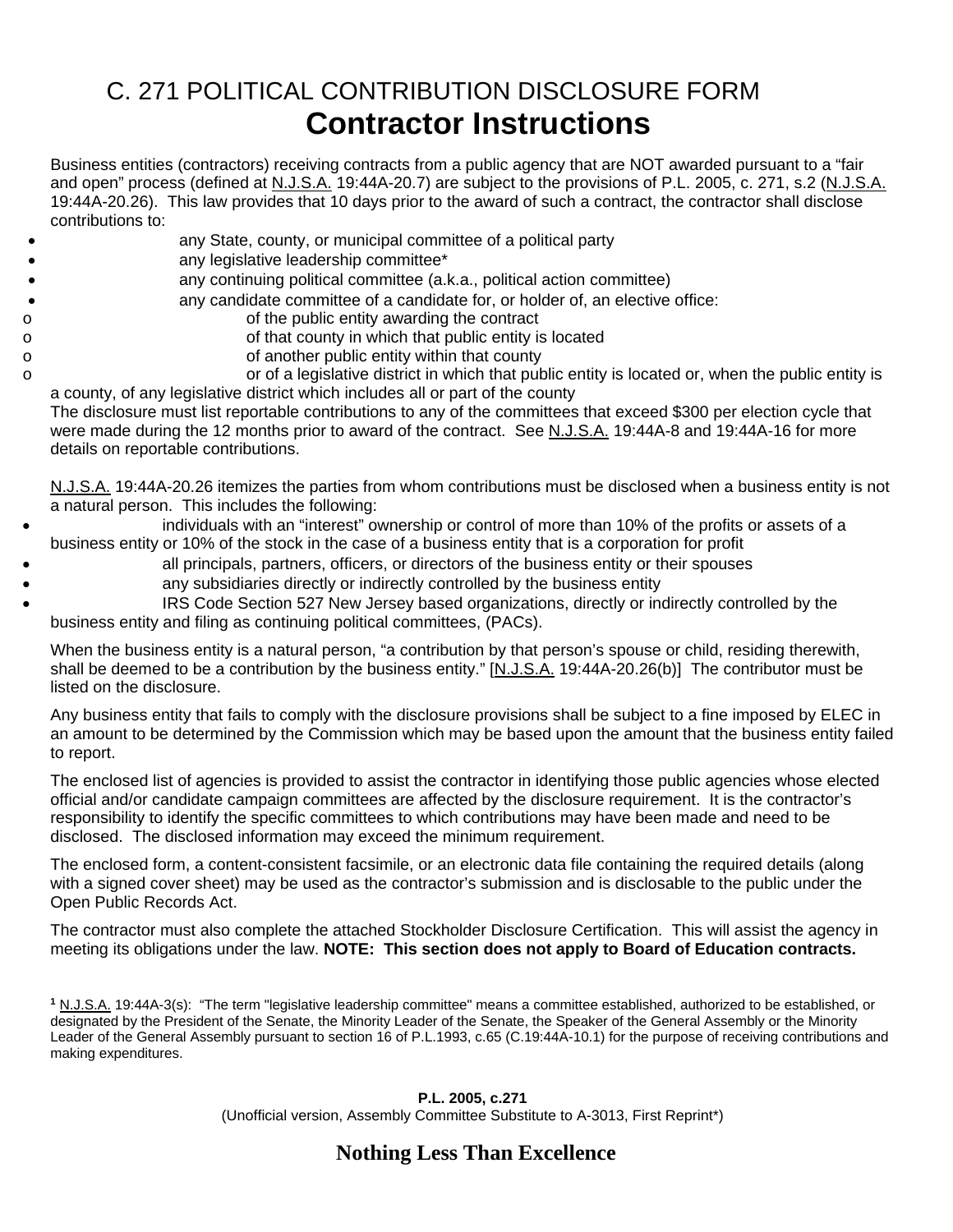**AN ACT** authorizing units of local government to impose limits on political contributions by contractors and supplementing Title 40A of the New Jersey Statutes and Title 19 of the Revised Statutes.

**BE IT ENACTED** by the Senate and General Assembly of the State of New Jersey:

*40A:11-51* 1. a. A county, municipality, independent authority, board of education, or fire district is hereby authorized to establish by ordinance, resolution or regulation, as may be appropriate, measures limiting the awarding of public contracts therefrom to business entities that have made a contribution pursuant to P.L.1973, c.83 (C.19:44A-l et seq.) and limiting the contributions that the holders of a contract can make during the term of a contract, notwithstanding the provisions and parameters of sections 1 through 12 of P.L.2004, c.19 (C. 19:44A-20.2 et al.) and section 22 of P.L.1973, c.83 (C.19:44A-22).

b. The provisions of P.L.2004, c.19 shall not be construed to supersede or preempt any ordinance, resolution or regulation of a unit of local government that limits political contributions by business entities performing or seeking to perform government contracts. Any ordinance, resolution or regulation in effect on the effective date of P.L.2004, c.19 shall remain in effect and those adopted after that effective date shall be valid and enforceable.

c. An ordinance, resolution or regulation adopted or promulgated as provided in this section shall be filed with the Secretary of State.

 **19:44A-20.26** 2. a. Not later than 10 days prior to entering into any contract having an anticipated value in excess of \$17,500, except for a contract that is required by law to be publicly advertised for bids, a State agency, county, municipality, independent authority, board of education, or fire district shall require any business entity bidding thereon or negotiating therefor, to submit along with its bid or price quote, a list of political contributions as set forth in this subsection that are reportable by the recipient pursuant to the provisions of P.L.1973, c.83 (C.19:44A-l et seq.) and that were made by the business entity during the preceding 12 month period, along with the date and amount of each contribution and the name of the recipient of each contribution. A business entity contracting with a State agency shall disclose contributions to any State, county, or municipal committee of a political party, legislative leadership committee, candidate committee of a candidate for, or holder of, a State elective office, or any continuing political committee. A business entity contracting with a county, municipality, independent authority, other than an independent authority that is a State agency, board of education, or fire district shall disclose contributions to: any State, county, or municipal committee of a political party; any legislative leadership committee; or any candidate committee of a candidate for, or holder of, an elective office of that public entity, of that county in which that public entity is located, of another public entity within that county, or of a legislative district in which that public entity is located or, when the public entity is a county, of any legislative district which includes all or part of the county, or any continuing political committee.

The provisions of this section shall not apply to a contract when a public emergency requires the immediate delivery of goods or services.

b. When a business entity is a natural person, a contribution by that person's spouse or child, residing therewith, shall be deemed to be a contribution by the business entity. When a business entity is other than a natural person, a contribution by any person or other business entity having an interest therein shall be deemed to be a contribution by the business entity. When a business entity is other than a natural person, a contribution by: all principals, partners, officers, or directors of the business entity or their spouses; any subsidiaries directly or indirectly controlled by the business entity; or any political organization organized under section 527 of the Internal Revenue Code that is directly or indirectly controlled by the business entity, other than a candidate committee, election fund, or political party committee, shall be deemed to be a contribution by the business entity.

#### c. As used in this section:

"business entity" means a natural or legal person, business corporation, professional services corporation, limited liability company, partnership, limited partnership, business trust, association or any other legal commercial entity organized under the laws of this State or of any other state or foreign jurisdiction;

"interest" means the ownership or control of more than 10% of the profits or assets of a business entity or 10% of the stock in the case of a business entity that is a corporation for profit, as appropriate; and

"State agency" means any of the principal departments in the Executive Branch of the State Government, and any division, board, bureau, office, commission or other instrumentality within or created by such department, the Legislature of the State and any office, board, bureau or commission within or created by the Legislative Branch, and any independent State authority, commission, instrumentality or agency.

**P.L. 2005, c271**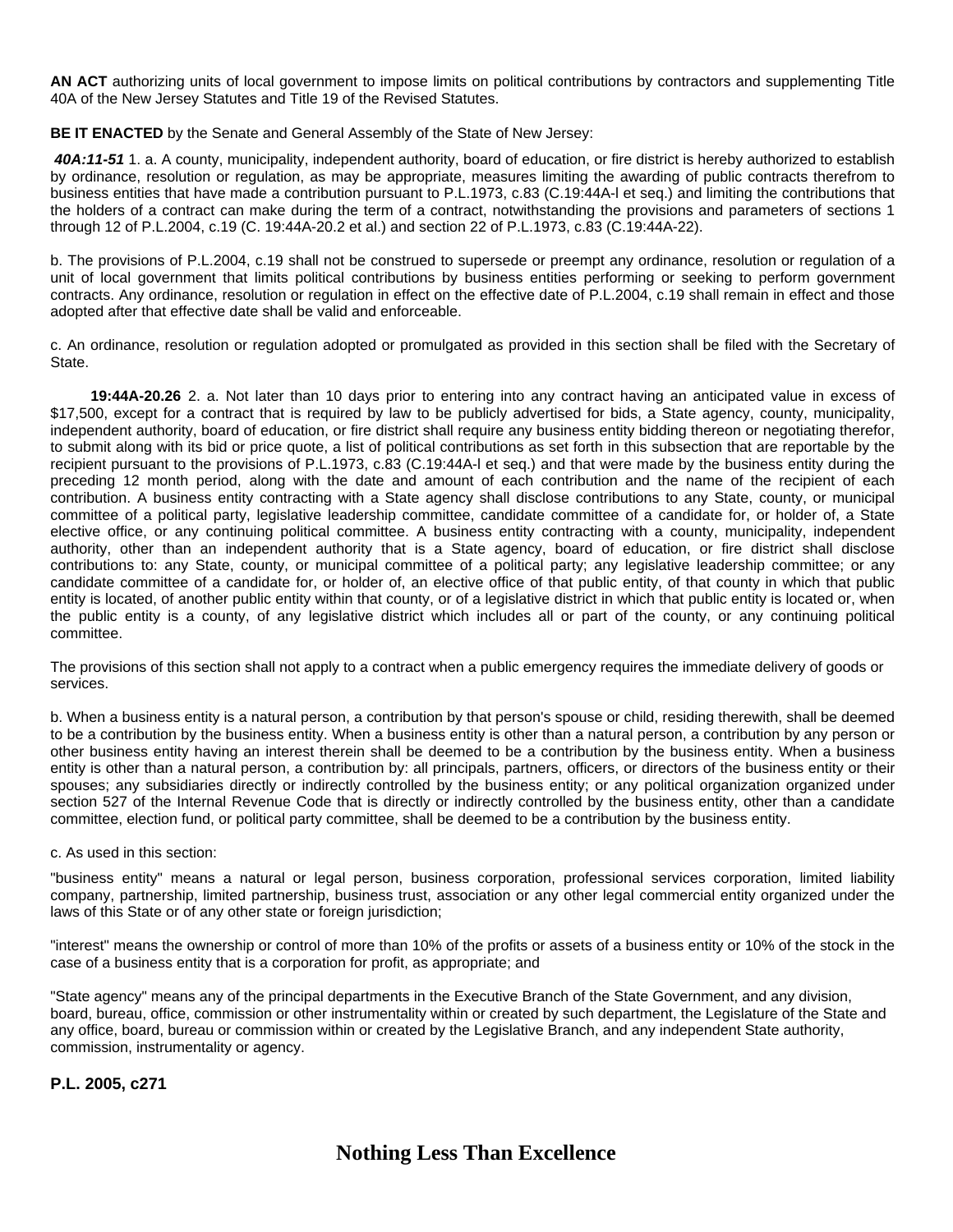d. Any business entity that fails to comply with the provisions of this section shall be subject to a fine imposed by the New Jersey Election Law Enforcement Commission in an amount to be determined by the commission which may be based upon the amount that the business entity failed to report.

*19:44A-20.13 3*. a. Any business entity making a contribution of money or any other thing of value, including an in-kind contribution, or pledge to make a contribution of any kind to a candidate for or the holder of any public office having ultimate responsibility for the awarding of public contracts, or to a political party committee, legislative leadership committee, political committee or continuing political committee, which has received in any calendar year \$50,000 or more in the aggregate through agreements or contracts with a public entity, shall file an annual disclosure statement with the New Jersey Election Law Enforcement Commission, established pursuant to section 5 of P.L.1973, c.83 (C.19:44A-5), setting forth all such contributions made by the business entity during the 12 months prior to the reporting deadline.

b. The commission shall prescribe forms and procedures for the reporting required in subsection a. of this section which shall include, but not be limited to:

(1) the name and mailing address of the business entity making the contribution, and the amount contributed during the 12 months prior to the reporting deadline;

(2) the name of the candidate for or the holder of any public office having ultimate responsibility for the awarding of public contracts, candidate committee, joint candidates committee, political party committee, legislative leadership committee, political committee or continuing political committee receiving the contribution; and

(3) the amount of money the business entity received from the public entity through contract or agreement, the dates, and information identifying each contract or agreement and describing the goods, services or equipment provided or property sold.

c. The commission shall maintain a list of such reports for public inspection both at its office and through its Internet site.

d. When a business entity is a natural person, a contribution by that person's spouse or child, residing therewith, shall be deemed to be a contribution by the business entity. When a business entity is other than a natural person, a contribution by any person or other business entity having an interest therein shall be deemed to be a contribution by the business entity. When a business entity is other than a natural person, a contribution by: all principals, partners, officers, or directors of the business entity, or their spouses; any subsidiaries directly or indirectly controlled by the business entity; or any political organization organized under section 527 of the Internal Revenue Code that is directly or indirectly controlled by the business entity, other than a candidate committee, election fund, or political party committee, shall be deemed to be a contribution by the business entity.

As used in this section:

"business entity" means a natural or legal person, business corporation, professional services corporation, limited liability company, partnership, limited partnership, business trust, association or any other legal commercial entity organized under the laws of this State or of any other state or foreign jurisdiction; and

"interest" means the ownership or control of more than 10% of the profits or assets of a business entity or 10% of the stock in the case of a business entity that is a corporation for profit, as appropriate.

e. Any business entity that fails to comply with the provisions of this section shall be subject to a fine imposed by the New Jersey Election Law Enforcement Commission in an amount to be determined by the commission which may be based upon the amount that the business entity failed to report.

4. This act shall take effect immediately.

\* Note: Bold italicized statutory references of new sections are anticipated and not final as of the time this document was prepared. Statutory compilations of N.J.S.A. 18A:18A-51 is anticipated to show a reference to N.J.S.A. 40A:11-51 and to N.J.S.A. 19:44A-20.26

### **List of Agencies with Elected Officials Required for Political Contribution Disclosure N.J.S.A. 19:44A-20.26**

**County Name: Middlesex**

**Nothing Less Than Excellence**